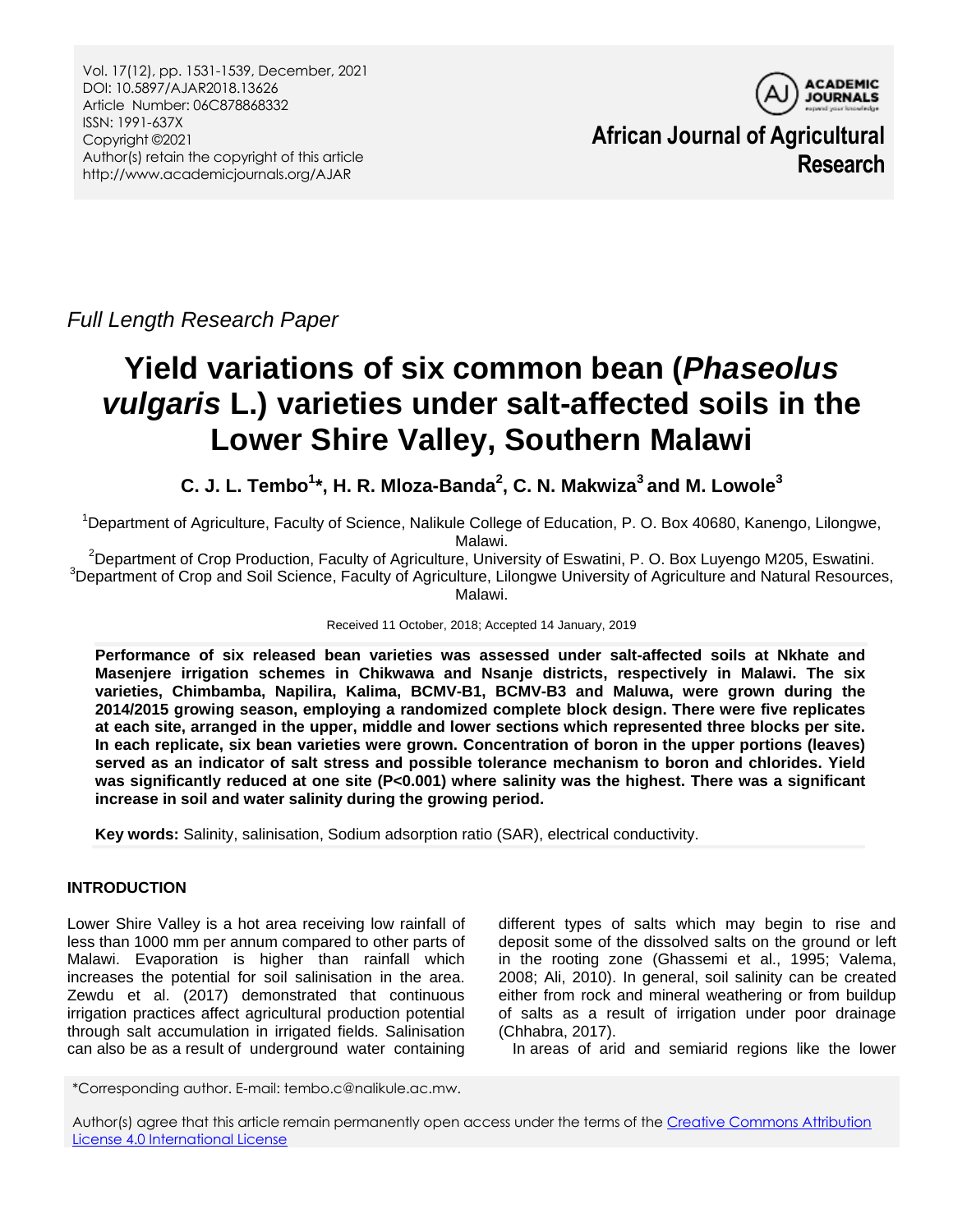Shire Valley, soil salinisation is largely attributed to excessive evaporation and dissolution of parent rocks of quaternary alluvial origin and continous irrigation (Aredehey et al., 2018; Soliman and El-Shaieny, 2014; Smith-Carrington and Chilton, 1983).

Most of the research work in sub-Saharan Africa has focused on such biotic and abiotic factors as low and erratic rainfall, moisture stress, soil fertility, temperature extremes, pests and diseases, poor agronomic practices and lack of improved cultivars as factors affecting productivity of many agricultural and horticultural crops (Mwale, 2006; Chataika et al., 2009). Little work has been done to study quality of water and soil salinity as possible factors limiting crop production. However, most studies have revealed that salt stress is a major challenge in crop production especially in irrigated agriculture (Aredehey et al., 2018; Santos et al., 2018; Dixit, 2010; Yadav et al., 2011; Soliman and El-Shaieny, 2014).

There is no literature suggesting work on productivity of various crops under salt-affected soils in Malawi. According to studies carried out in regions with similar climatic conditions, yield of many sensitive crops including common bean is reduced at low salinity conditions (2.0 dS  $m^{-1}$ ) in the soil (Ghassemi et al., 1995; Yadav et al., 2011). Studies in other parts of the Shire Valley have suggested that most of the areas have high salt content (FAO, 1970; Bath, 1980; Valema, 2008). Salinity of water in Shire River was reported to be 0.22  $dS$  m<sup>-1</sup> while in some irrigation wells at Tombondera was recorded at 0.37 dS  $m^{-1}$ . The area, therefore, presents a good setting to study production of crops sensitive to salinity.

The main objective of this study was to determine changes in salt levels in water and soils and to assess yield performance of six common bean varieties under salt-affected soils.

## **MATERIALS AND METHODS**

## **Description of study area**

The study was carried out at Nkhate Irrigation Scheme in Chikwawa District at16°9′ S and 134°56′ E, and Masenjere Irrigation Scheme in Nsanje District at 16°20′ S and 35°06′ E, in Southern Malawi.

Nkhate, at 80 m above sea level, is on the upper side of Shire River compared to Masenjere, which is 26 km further downriver at 57 m above sea level, along the eastern bank of the river. Nkhate has a gross area of 243 ha shared amongst 1,165 smallholder rice farmers, giving an average land holding size of 0.2 ha. The scheme is gravity-fed using water diverted from Nkhate River, a tributary to Shire River (Figure 1).

Masenjere has a total area of 125 ha with an average land holding size of 0.1 ha, and irrigation water is diverted from Masenjere River. The two irrigation schemes were purposely chosen, based on the long length of time they have been in operation, which is 33 years. Farmers grow rice, maize, sweet potato and common beans that are often grown in association with other crops. However, rice is the main crop at Nkhate Irrigation Scheme.

The two areas have distinct summer and winter seasons with an

annual rainfall of less than 800 mm. Irrigation takes place during the winter season that spans May to August and into the hot season (September-October). During the 2014/2015 (October 2014 to March 2015) summer growing season, total evaporation was 2,429 mm against 747 mm of rainfall received. Pan evaporation in winter (April to August 2015), during conduct of this experiment, was 750 mm against 83 and 75 mm of rainfall at Nkhate and Masenjere, respectively.

Topography is generally flat, with slopes between 0 and 2%. Soils are provisionally classified as Entisols (FAO, 1970). Soil samples were taken at 0-15 and 15-30 cm depths for laboratory analysis.

#### **Farmer selection**

In each of the two schemes, plots were arranged from the water entry point (upper sections) to the bottom section. Three farmers were selected per scheme that represented blocks. Each farmer had six smaller plots in which six varieties were grown.

#### **Bean genotypes evaluated**

Six bean genotypes were grown in each farmer's plots. The six genotypes were Chimbamba (25-2 x 8-7); Napilira (CAL 143); Maluwa (CAL 113); BCMV-B1; BCMV-B3; and Kalima.

#### **Treatments, experimental design and crop management**

The field study used randomized complete block design (RCBD). Each of the three farmer's fields represented a block. There were five replicates at each site, arranged in the upper, middle and lower sections. In each replicate, six common bean varieties were grown.

Each farmer's field measured 50 m by 20 m (0.1 hectare). The field was divided into six plots measuring 16.0 m by 9.5 m with a 1.0 m space between the plots. Rows measuring 16.0 m were marked at 45 cm in each plot. Six bean varieties were grown, one seed per planting station spaced 15 cm. One seed was planted per station at 1 to 2 cm depth spaced 10 cm apart. Dwarf beans (Kalima, Maluwa, and Napilira) and a semi-dwarf (Chimbamba), were planted in two rows per ridge spaced 30 cm apart.

Fertilizer was applied at 100 kg per hectare rate applying 18g per 2 m of ridge length and weeding was done once weeds appear in the field using hoes except during flowering (Ministry of Agriculture and Food Security (MOAFS), 2012).

## **Data collection and analysis**

Water samples were collected from the inlet of each scheme every two weeks during the study period and electrical conductivity ( $EC_{w}$ ,) was determined in dS m<sup>-1</sup>. Exchangeable cations Na<sup>+</sup>, Ca<sup>2+</sup>, Mg<sup>2+</sup> ,  $K^+$ , and specific elements CI, Na<sup>+</sup> and B in mg L<sup>-1</sup>, were determined using the procedures outlined by Ryan et al. (2001). Sodium adsorption ratio (SAR) was derived mathematically using the following formula (Ghasemi et al., 1995):

$$
SAR = \frac{Na^{+}}{\sqrt{\frac{(Ca+Mg)^{2+}}{2}}}
$$

where all units are in mmol  $L^{-1}$  (Abrol et al., 1988).

Analysis of boron was done in the leaf margins of bean plants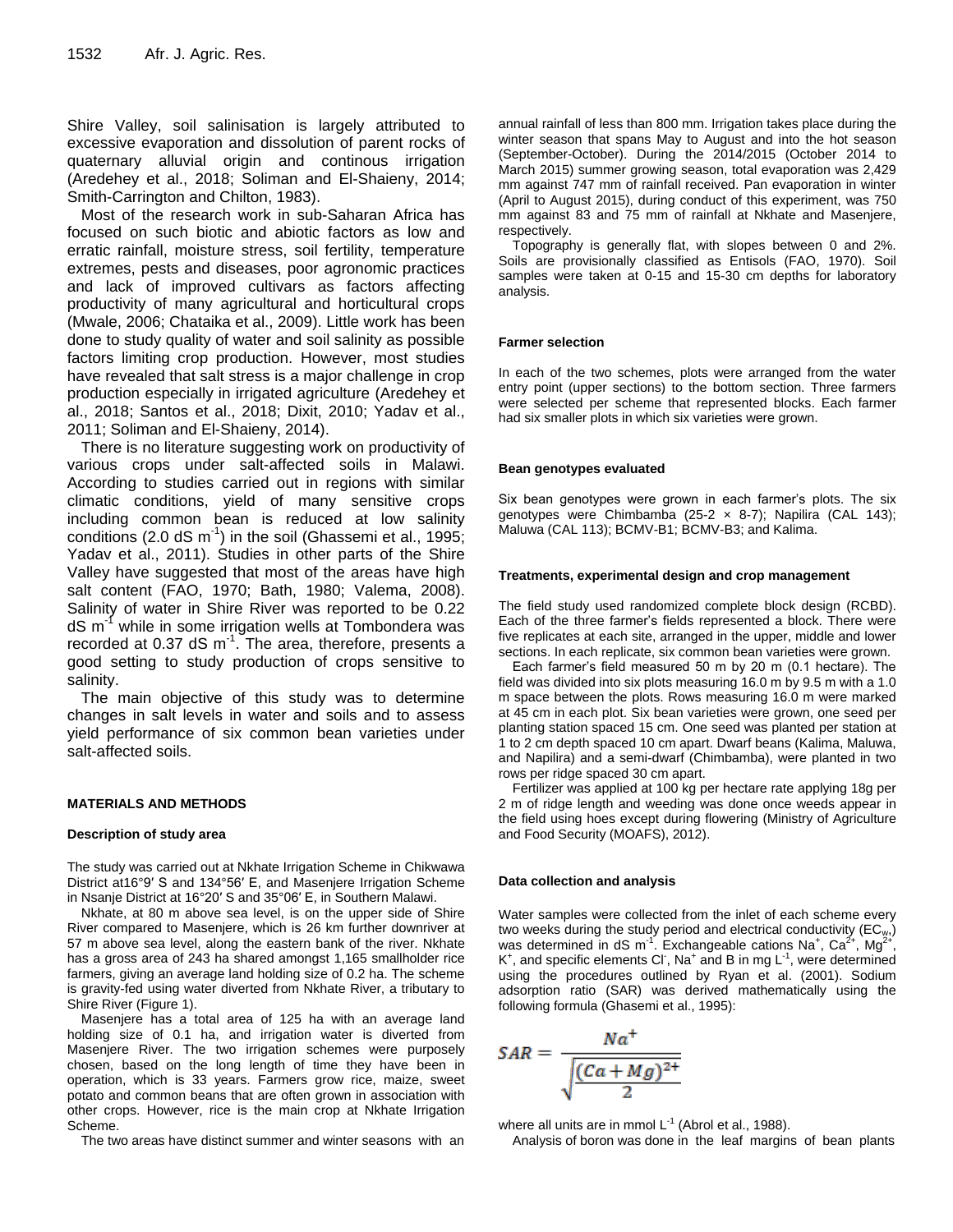

**Figure 1.** Map of the Shire Valley ADD showing the project sites.

using the hot water method as it is widely observed that boron concentrates in the margins (Kastori et al., 2008; Yadav et al., 2011). Agronomic data collected included: total number of plants per plot at harvest, days to flowering and maturity, number of pods and effective pods per plant, number of seeds per pod, 100-grain weight, and grain yield in kg ha<sup>-1</sup> at a predetermined moisture content of 10%.

Data were analysed using GENSTAT 14th edition computer software package. Least Significant Difference (LSD) test at 5% probability was used to compare differences among treatment means (Steel et al., 1997). A linear regression relationship between yields with salinity was determined where slope of linear regression was considered a measure of sensitivity of yield to salinity.

# **RESULTS AND DISCUSSION**

## **Soil characteristics of the study sites**

The results in Table 1 showed less variation in both chemical and physical characteristics. Total N varied between 0.14 and 0.17% at Mesenjere and between 0.12

and 0.14% at Nkhate. The normal range of total N in soils for plant growth is 0.1 to 0.15% meaning that in the two schemes total N was adequate for crop production. Available P varied from 30 to 60 mg  $kg^{-1}$  at Masenjere and 40 to 80 mg  $kg^{-1}$  and was within sufficient range for crop production. However, K ranged from 1700 to 1900 mg kg<sup>-1</sup> at Masenjere and between 900 and 1100 mg kg<sup>-1</sup> at Nkhate. A concentration of potassium above 800 mg kg<sup>-1</sup> is considered excessive for most agricultural crops.

## **Water salinity changes**

The study recorded both temporal and spatial variations in water salinity (Table 2). Differences in water salinity were significant (P<0.05). In each scheme water salinity changed significantly during the growing period. It showed increasing trend from planting to harvesting (Table 2).

Irrigation water in Nkhate irrigation scheme was more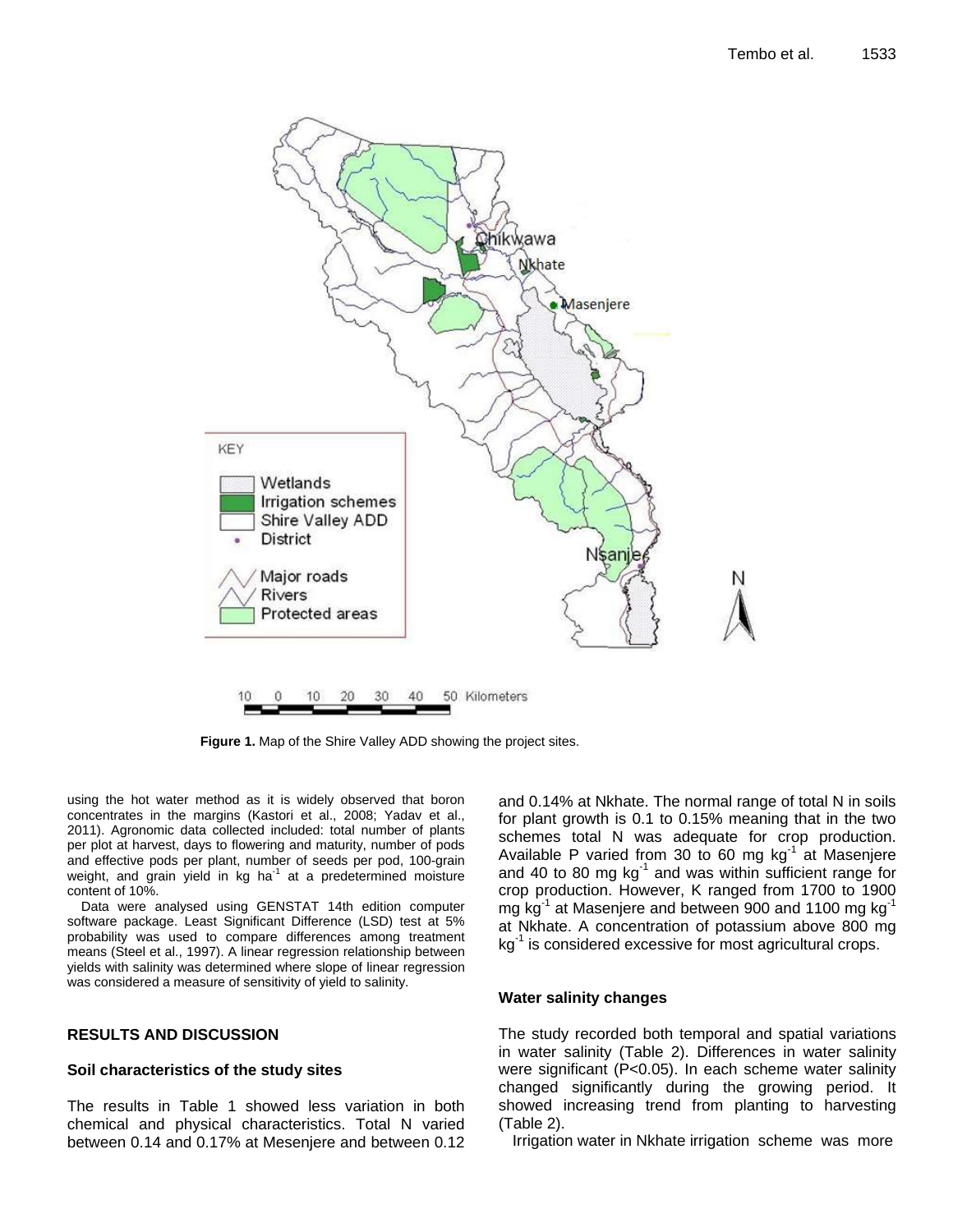| <b>Scheme</b> | <b>Section</b> | рH  | OM (%) | N(%  | $P$ (mg kg <sup>-1</sup> ) | K (mg $kg^{-1}$ ) | Soil Type       |
|---------------|----------------|-----|--------|------|----------------------------|-------------------|-----------------|
|               | Upper          | 6.9 | 2.75   | 0.14 | 60                         | 900               | Sandy clay loam |
| <b>Nkhate</b> | Middle         | 6.7 | 2.48   | 0.13 | 40                         | 1000              | Sandy clay loam |
|               | <b>Bottom</b>  | 6.8 | 2.24   | 0.12 | 80                         | 1100              | Clay loam       |
|               | Mean           | 6.8 | 2.49   | 0.13 | 60                         | 1000              | ۰               |
|               | Upper          | 6.5 | 3.42   | 0.17 | 40                         | 1900              | Clay loam       |
| Masenjere     | Middle         | 6.6 | 2.75   | 0.14 | 60                         | 1700              | Clay Ioam       |
|               | <b>Bottom</b>  | 6.9 | 2.75   | 0.14 | 30                         | 1800              | Clay Ioam       |
|               | Mean           | 6.7 | 2.97   | 0.15 | 40                         | 1800              | ۰               |

**Table 1.** Soil characteristics at Nkhate and Masenjere Irrigation Schemes.

**Table 2.** Temporal changes of irrigation water and soil salinity of Nkhate and Masenjere irrigation schemes measured as electrical conductivity (EC, dS m<sup>-1</sup>).

|        |               | Irrigation water salinity (EC, $dS \, m^{-1}$ ) |       |                          |
|--------|---------------|-------------------------------------------------|-------|--------------------------|
| Month  | <b>Nkhate</b> | <b>Masenjere</b>                                | Mean  | SE                       |
| June   | 0.324         | 0.204                                           | 0.264 | $0.060 \pm$              |
| July   | 0.727         | 0.313                                           | 0.520 | $0.207 \pm$              |
| August | 1.248         | 0.912                                           | 1.080 | $0.168 \pm$              |
| Mean   | 0.776         | 0.674                                           | 0.621 | $\overline{\phantom{0}}$ |

saline than that used in Masenjere (P<0.05). Average water salinity in Nkhate during common bean germination was 0.324 dS m<sup>-1</sup> as compared to 0.204 dS m<sup>-1</sup> during the same period at Masenjere Irrigation Scheme.

The differences in water salinity status could be a result of the differences in the source of the water or rivers, Nkhate and Masenjere. The rivers originate from different areas in the Thyolo-Chikhwawa Escapement. These areas are far from each other, and they may have different parent materials with different mineral compositions (FAO, 1970; Monjerezi and Ngongondo, 2012). This would explain the differences in the measured water electrical conductivities (ECw).

Aredehey et al. (2018) and Abrol et al. (1988) argued that the main source of all salts in the soil is the primary minerals in the exposed layer of the earth's crust. During the process of chemical weathering involving hydrolysis, hydration, solution, oxidation and carbonation, the salt constituents are gradually released into the soil and made soluble. The salts are then transported away from their source of origin through surface or groundwater streams. Salts in the groundwater stream are gradually concentrated as the water with dissolved salts moves from the more humid to the less humid and relatively arid areas. Similarly, water may be originating from aquifers. If this is the case, the water tends to have a lot of dissolved salts which will be deposited into the river.

As the water with dissolved soluble salts moves from the more humid to the arid regions, the water becomes concentrated with the salts and the concentration may become high enough to result in precipitation of salts of low solubility (Abrol et al., 1988). Chemical constituents of water may undergo further changes through processes of exchange, adsorption and differential mobility with the net result of increasing the concentration in respect of chloride and sodium ions in the underground water and also in the soil.

Furthermore, in both locations the rivers are used for domestic activities including washing clothes. Members of the communities wash their laundry in the rivers which may also increase the chances of increased salt content in water in the two schemes. Literature suggests that while detergents can increase plant growth in the short term, they tend to damage soil quality in the long run. They argue that most conventional laundry detergents have high salt levels. The salts are carried into the soil by the water which builds up over time. While the immediate effect of the salts is to increase plant growth, it also results in increased salinity in the long term.

During the flowering phase (July), average water salinity in Nkhate River had increased to 0.727 dS  $m^{-1}$ and by the time beans were maturing and ready for harvesting, water salinity had risen to 1.248 dS  $m<sup>-1</sup>$ . The salinity figures for June concur with the water salinity figures reported by FAO (1970). FAO (1970) reported water salinity of  $0.22$ ,  $0.15$  and  $0.37$  dS m<sup>-1</sup> for Shire River, Tangadzi River and Tombondera irrigation well in Chikwawa, respectively.

Temporal increase in water conductivity has been reported in other river ecosystems. UNESCO (1970) reported higher water salinity in Medjerda River in Tunisia between May and November. Ayers and Westcot (1985)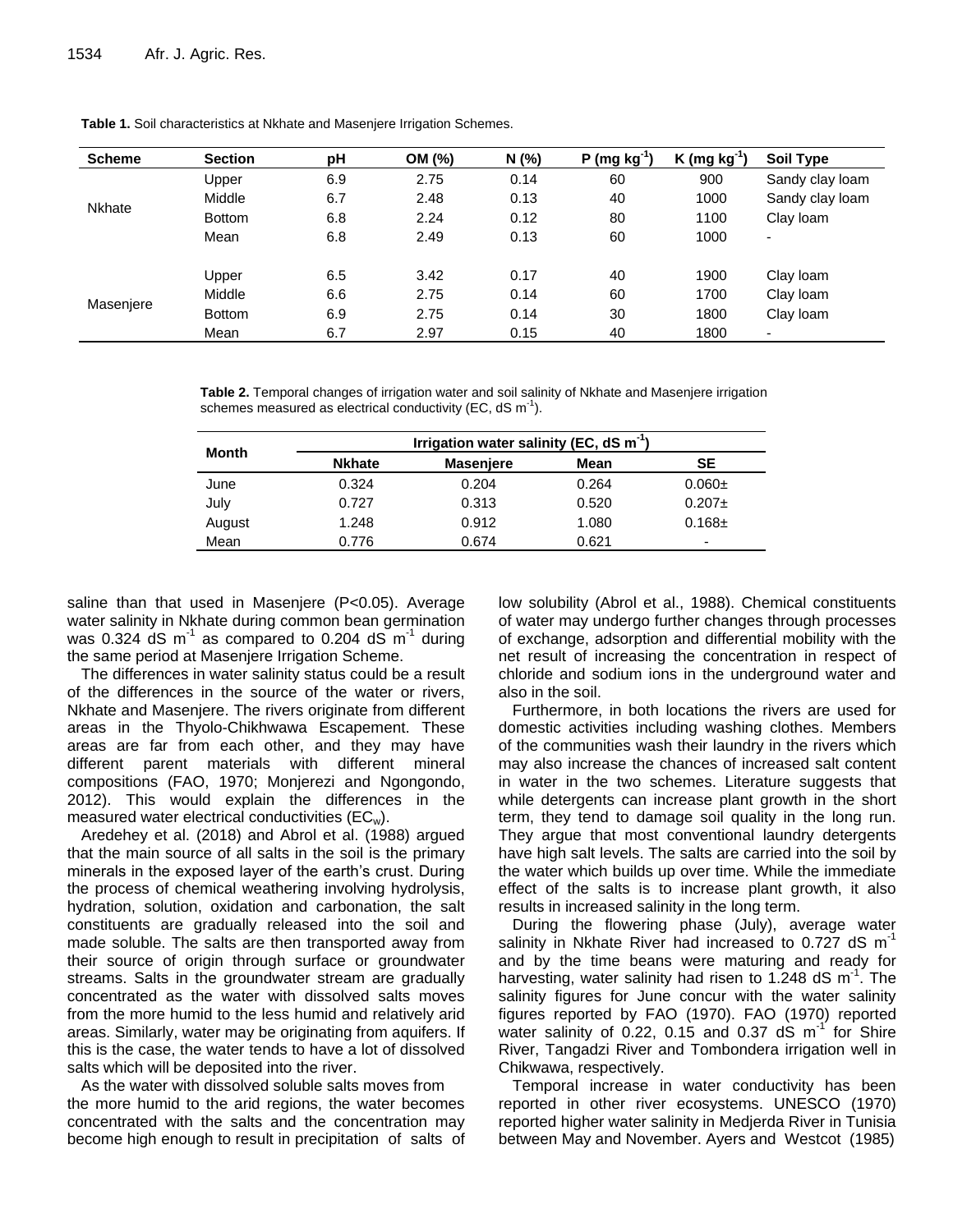also reported significant increase in water salinity in Wadi Shebelle River in Ethiopia and Somalia from late April and early June and from October and November. During these periods, river water salinity ranged from  $EC_w = 0.75$ to 2.0 dS  $m^{-1}$  and occasionally exceeding  $EC_w = 2.5$  dS  $m<sup>-1</sup>$ . This was against the normal EC<sub>w</sub> of less than 0.5 dS m<sup>1</sup> observed in the river when there was no rain. The researchers concluded that the sudden rise in water salinity was due to high rainfall during the said periods which caused runoff from Ogadan plateau which is of marine formation and feeds Wadi Shebelle River. Runoff transports the salts into the river. This explanation cannot be applied in this research because during the period when salinity was high, there was no heavy rainfall to cause runoff to transport salts into the river. Rather, it is the opposite. Other literature like Ayers and Westcot (1985) argue that water salinity is inversely related to flow and dilution due to runoff in the rainy or snowmelt, keeping the salt concentration low.

Though the eastern part of Ethiopia which borders Somalia has some geological similarities with the study sites, there are also some differences which could explain the differences in causes of salinity changes. The eastern part of Ethiopia, which boarders Somalia has, among others rocks, Cenozoic continental and marine sediments and Cenozoic volcanic and sedimentary rocks of the East African Rift Valley (Geological Survey of Ethiopia, 1996). It also has quaternary alluvial and lacustrine deposits. In comparison, the large part of the study sites consists of quaternary alluvium (Smith-Carington and Chilton, 1983).

Increasing water salinity in both rivers correlated with the increasing temperatures towards the end of the growing season. There is a general understanding that water and soil salinity tend to be higher towards the end of summer when temperatures are high compared to cooler months. This is due to higher evapotranspiration and weathering of parent rock materials in the river sources. During the study period, there was rise in atmospheric demand as evidenced by highly negative estimated net-precipitation. This means there was increasing evaporation which could have resulted in high concentration of salts in the river Nkhate as water volume in the rivers dropped. This argument is also supported by Ayers and Westcot (1985) who reported similar degradation pattern of surface water quality in Wadi River in Yemen. Their work revealed an inverse relationship between water salinity and water volume. Many rivers including Rio Grande River and San Joaquin River in USA and Euphrates and Tigris Rivers in Iraq also show the same trend in water salinity within a growing season.

Research has concluded that in most irrigated fields, water with electrical conductivity less than  $0.7$  dS m<sup>-1</sup> or 450 mg/L of total dissolved solids can be used for irrigation without major concerns of affecting crop water availability (Ayers and Westcot, 1985). Common bean, however, is very sensitive to salinity during the early

phases from germination to flowering phase. In Masenjere Irrigation Scheme, salinity during the two stages could not cause yield reduction as supported by Table 4.

# **Soil salinity**

Initial soil salinity during germination phase (June) at Nkhate was  $0.472$  dS  $m^{-1}$  rising to 2.041 dS  $m^{-1}$  by the time the plants had started flowering (July) and to 3.56 dS m-1 during harvest period in August (Table 3). This phenomenon subjected beans to different soil salinity levels within a short period.

It was also observed that during flowering and maturity phases, the highest  $EC_e$  values were recorded in the bottom sections followed by middle section while the lowest values were recorded in the upper sections of the scheme (Figure 2).

At germination, however, salinity was lowest at the bottom section. This could mean that soil salinity was largely influenced by water used for irrigation (Ayers and Westcot, 1985; Oztekin and Tuzel, 2011). The high level of soil salinity in this section after irrigation was due to the combined effect of irrigation water and capillary rise of salts from the ground water table.

It has been reported that soil salinity levels later in the growing season tend to change in response to irrigation and drying cycles because of crop water use (Ayers and Westcot, 1985; Ali, 2010). Salinity micro-variation patterns in soils also become more pronounced later in the crop season. Seasonal soil salinity is normally found to be the highest following crop moisture extraction after the last irrigation event.

In irrigated fields, salts originate from high saline, water table or from salts in the applied water (Ali, 2010; Ayers and Westcot, 1985). It is the effect of salts from the irrigation water which is having more influence on the salinity fluctuations in Nkhate Irrigation Scheme. According to Ayers and Westcot (1985), salinity problems encountered in irrigated agriculture are mostly associated with an uncontrolled water table (Ali, 2010) within 1 to 2 m of the ground surface. Water rises into the active root zone by capillarity in soils with a shallow water table, and, if the water table contains salts, this becomes a continual source of salts to the root zone as water is used by the crop or evaporates at the soil surface. Salinization from this source can be rapid in irrigated areas in hot climates where portions of the land remain fallow for extended periods.

# **Sodium adsorption ratio (SAR)**

On average, Masenjere had 26.4 mg  $L^{-1}$  of Na and in Nkhate concentration was 27.5 mg  $L^{-1}$ . These findings, however, were not significantly different. Amounts of  $Ca<sup>2</sup>$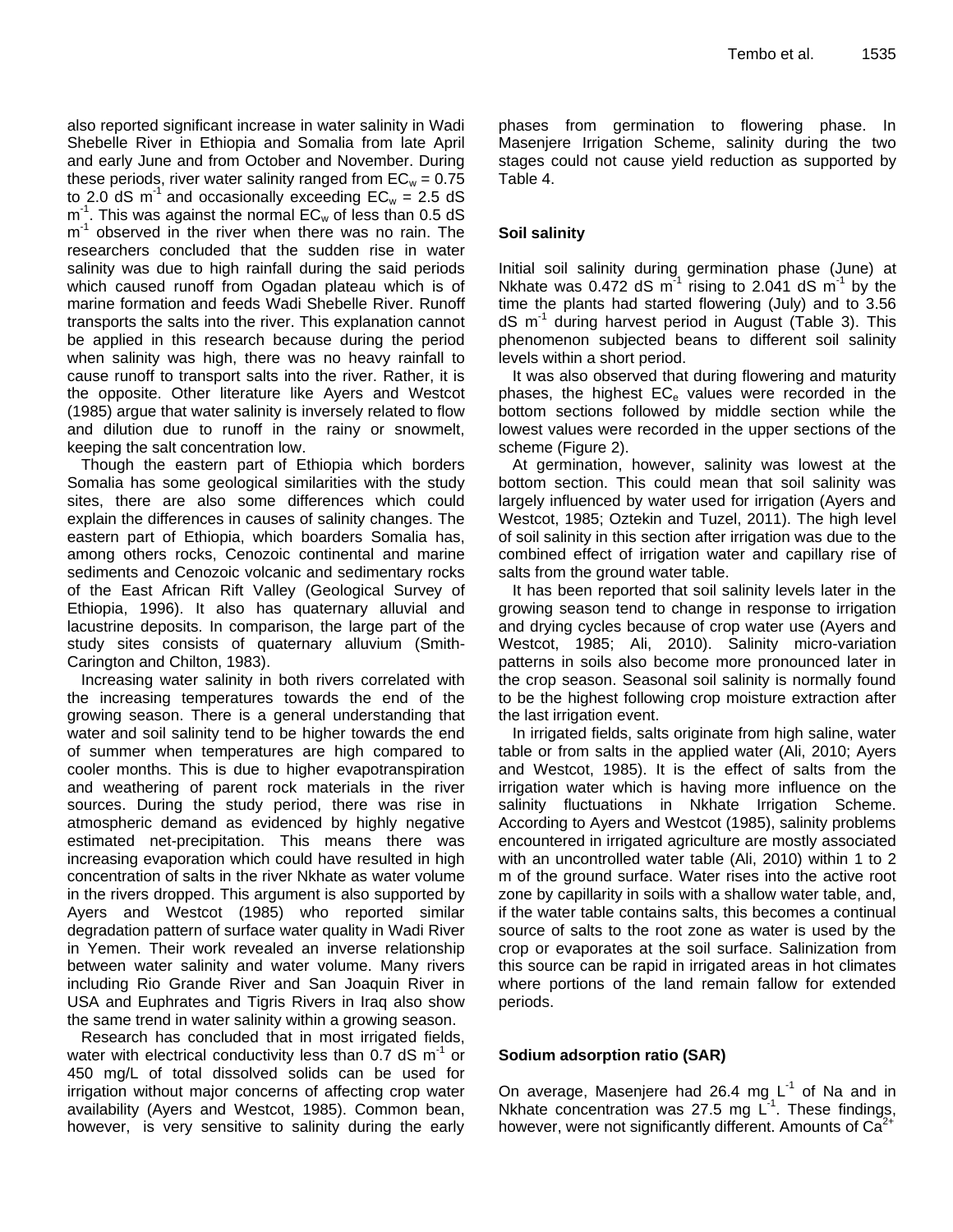|        |               | Soil salinity (EC, dS m <sup>-1</sup> ) |       |              |
|--------|---------------|-----------------------------------------|-------|--------------|
| Period | <b>Nkhate</b> | <b>Masenjere</b>                        | Mean  | SE           |
| June   | 0.472         | 0.015                                   | 0.247 | $0.0179 \pm$ |
| July   | 2.041         | 0.557                                   | 1.297 | $0.0697 +$   |
| August | 3.560         | 1.140                                   | 2.356 | $0.095\pm$   |
| Mean   | 2.024         | 0.557                                   | 1.300 | -            |

**Table 3.** Spatial and temporal variations of soil salinity in Nkhate and Masenjere irrigation schemes.



**Figure 2.** Spatial variation of soil salinity in Nkhate and Masenjere irrigation schemes.

and  $Mg^{2+}$  in the two locations were lower, 7.4 and 6.2 me L<sup>-1</sup> for  $Ca^{2+}$  and Mg<sup>2+</sup>, respectively in Masenjere and 9.04 me L<sup>-1</sup> Ca<sup>2+</sup> and 7.66 me L<sup>-1</sup> Mg<sup>2+</sup> in Nkhate. In all blocks the amount of the Ca and Mg were lower than that of sodium (Table 5).

Estimated SAR was relatively higher in Masenjere than in Nkhate. Though the soil paste electrical conductivity values were below the critical values for saline soils, the SAR in all the blocks across the locations were lower than 15, which is characteristic of saline soils (Abrol et al., 1988). Soil salinity level of all plots measured in Nkhate Irrigation Scheme is capable of affecting bean growth and development since beans are very sensitive to salinity and yield can be reduced at  $EC<sub>e</sub>$  less than 2 dS

m<sup>-1</sup> (Gama et al., 2007; Gutierrez et al., 2009).

Soils with SAR lower than 13, ESP lower than 15 and  $EC_e$  greater than 4 dS m<sup>-1</sup> are classified as saline soils. Such soils tend to be flocculated, and as such soils have a weak soil structure though it is not a major concern as compared to sodic soils (Ali, 2010; Horneck et al., 2007). When the soil SAR is high there tends to be a problem of decreased water infiltration. In this study, however, the SAR poses medium risk to crop growth. There is a small chance of affecting crop production in the long run. This is not a major problem in such soils because such soils contain high concentrations of Ca and Mg.

High levels of B and CI in the soils were recorded during the study period (Table 4). Differences were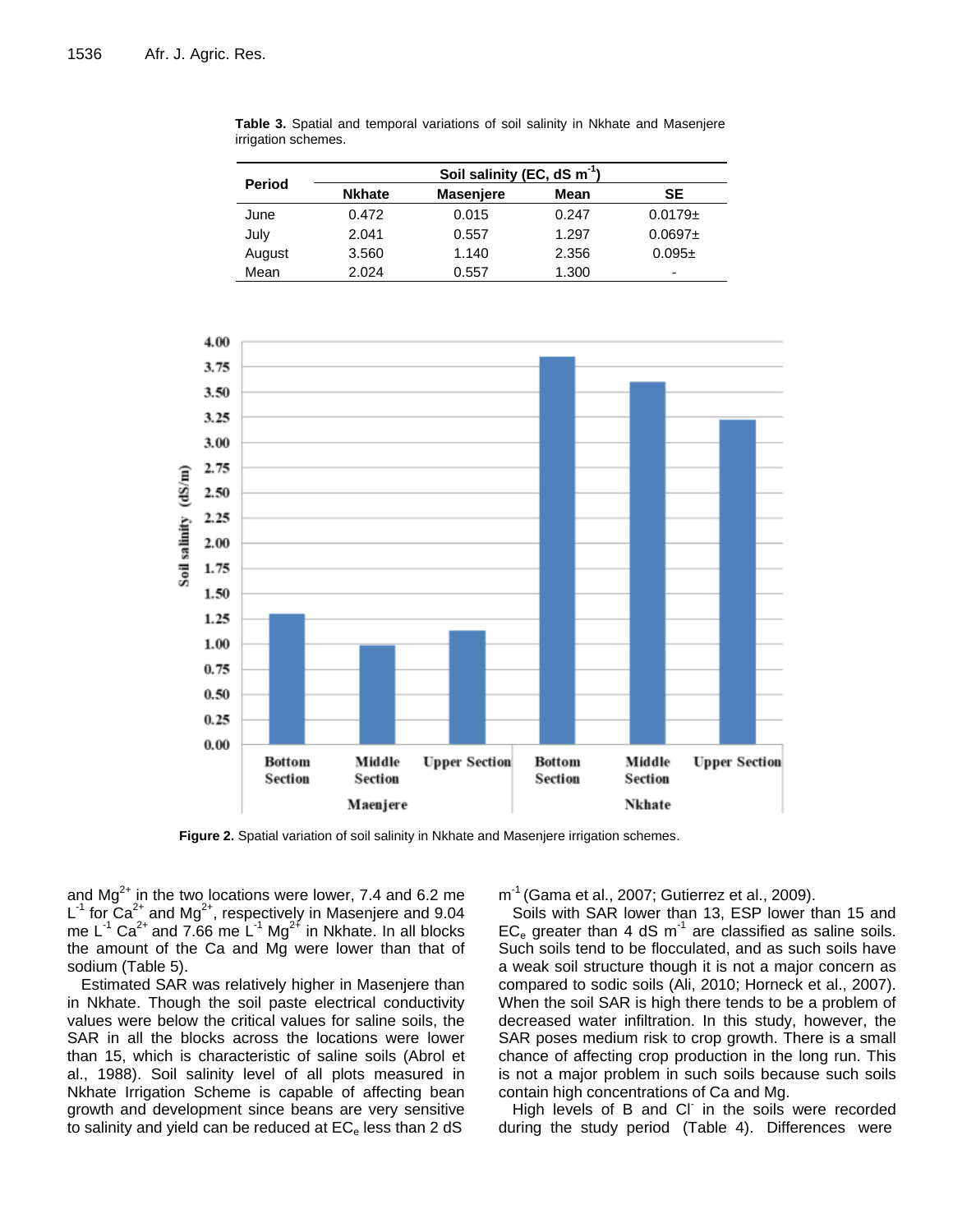|               | <b>Section</b> | Saturation paste extract concentration |           |                       |           |       |            |  |
|---------------|----------------|----------------------------------------|-----------|-----------------------|-----------|-------|------------|--|
| <b>Site</b>   |                | (mg kg <sup>-1</sup> )                 |           | (me L <sup>-1</sup> ) |           |       |            |  |
|               |                | B                                      | <b>CI</b> | $Ca2+$                | $Mg^{2+}$ | $Na+$ | <b>SAR</b> |  |
|               | Upper          | 0.99                                   | 48.88     | 7.46                  | 6.16      | 28.14 | 10.78      |  |
|               | Middle         | 1.20                                   | 64.75     | 8.84                  | 8.99      | 27.92 | 9.43       |  |
| <b>Nkhate</b> | <b>Bottom</b>  | 1.14                                   | 50.82     | 10.81                 | 7.82      | 26.52 | 8.78       |  |
|               | Mean           | 1.11                                   | 54.82     | 9.04                  | 7.66      | 27.53 | 9.66       |  |
|               | Upper          | 0.77                                   | 24.52     | 6.02                  | 5.32      | 22.23 | 9.26       |  |
| Masenjere     | Middle         | 0.52                                   | 23.32     | 7.50                  | 5.50      | 31.62 | 12.54      |  |
|               | <b>Bottom</b>  | 0.38                                   | 25.13     | 8.58                  | 7.85      | 25.21 | 8.92       |  |
|               | Mean           | 0.56                                   | 24.32     | 7.37                  | 6.22      | 26.35 | 10.24      |  |

**Table 4.** Soil chemical characteristics in Masenjere and Nkhate Smallholder Irrigation Schemes.

significant (P<0.01) for both trace elements. Concentration of CI was very high in Nkhate. Concentrations of CI were, however, not significantly different among blocks within sites. Mean Clconcentrations for the two sites were 24.3 and 54.8 me/L for Masenjere and Nkhate Irrigation Scheme, respectively, and these differed significantly (P<0.05).

According to Ayers and Westcot (1985) chloride ions affect sensitive crops like beans at lower levels between 4 and 10 me  $L^{-1}$ . Observed differences in the concentration of CI could be attributed to sources of the water used for irrigation in the two schemes, as the schemes use water from different rivers which originate from different places with different types of parent rock materials. The rocks are expected to release different types and amount of minerals upon weathering. The source of these rivers may explain these differences. Geology of the study sites indicates that they have alluvial deposits but this alone cannot explain the observed differences.

# **Yield and yield components**

Kalima performed better than the other five varieties in Nkhate Irrigation Scheme where salinity levels were higer, yielding 207 kg ha<sup>-1</sup> followed by  $\overline{BCMV-B3}$  and Maluwa at 187 and 175 kg ha $^{-1}$ , respectively. Chimbamba yielded the lowest at this site (Table 5). The performance of each variety was, however, below potential yield of more than 1500 kg ha $^{-1}$  (Ministry of Agriculture and Food Security (MOAFS), 2012). Kalima, Napilira and Maluwa can yield up to 2000 kg ha<sup>-1</sup>. Analysis of covariance indicated significant differences in yield of the varieties. Overall, Maluwa performed poorly than the rest of the varieties.

The research found a correlation ( $R^2$ =0.627) between yield and salinity in the two schemes. Where salinity was low, yield was the highest. From germination to flowering period, soil salinity ranged from 0.36 to 2.16 dS  $m<sup>-1</sup>$ . Ayers and Westcot (1985) and Abrol et al. (1988)

explained that beans are sensitive to salinity and bean yield is reduced by up to 10% when soil salinity is just slightly above 1.0  $dS$  m<sup>-1</sup>. Between germination and flowering mean soil salinity in the bottom section of Nkhate Irrigation Scheme was over 1.0 dS m<sup>-1</sup>. It can therefore be concluded that low bean yields in the bottom sections were affected by high salinity during the critical periods. The results also concur with work by Ghassemi-Golezani et al. (2012) who reported decreasing yield of pinto beans due to increasing salinity level. The extent of reduction is however dependent on the level of severity and variety.

Similar results were observed by Tavakkoli et al. (2010) who recorded reduced growth and yield of faba beans in salt affected soils. They argued that the poor yield was as a result of CI and Na toxicity. They concluded that excessive CI ions in the soil reduce photosynthesis when these ions are taken up by plants. This could also be the case with beans at Nkhate irrigation scheme where CI<sup>-</sup> concentration was relatively higher than in Masenjere irrigation scheme (Table 4).

Amounts of boron in both locations were higher than the recommended value of 0.15 mg kg-1 (Ryan et al.*,*  2001). Plant roots absorb more boron which would normally be toxic to the bean plants at concentrations above  $0.15$  mg kg<sup>-1</sup>. According to Ryan et al. (2001) common beans are sensitive to B concentration in soils and their yield is reduced drastically when extractable B is between 0.5 and 0.75 mg  $L^{-1}$  (Abrol et al., 1988). It was observed that soils in Nkhate had higher amount of extractable B (1.11 mg/kg) as compared to Masenjere (0.56 mg/kg). The highest B amount was recorded at Nkhate  $(1.20 \text{ mg kg}^{-1})$  and while the lowest amount of 0.38 mg B  $kg^{-1}$  was recorded at Masenjere (Table 4).

# **Yield components**

Number of effective pods, seeds per pod and number of nodes also decreased from the upper to the bottom part of the scheme (Tables 6 and 7). Nkhate irrigation scheme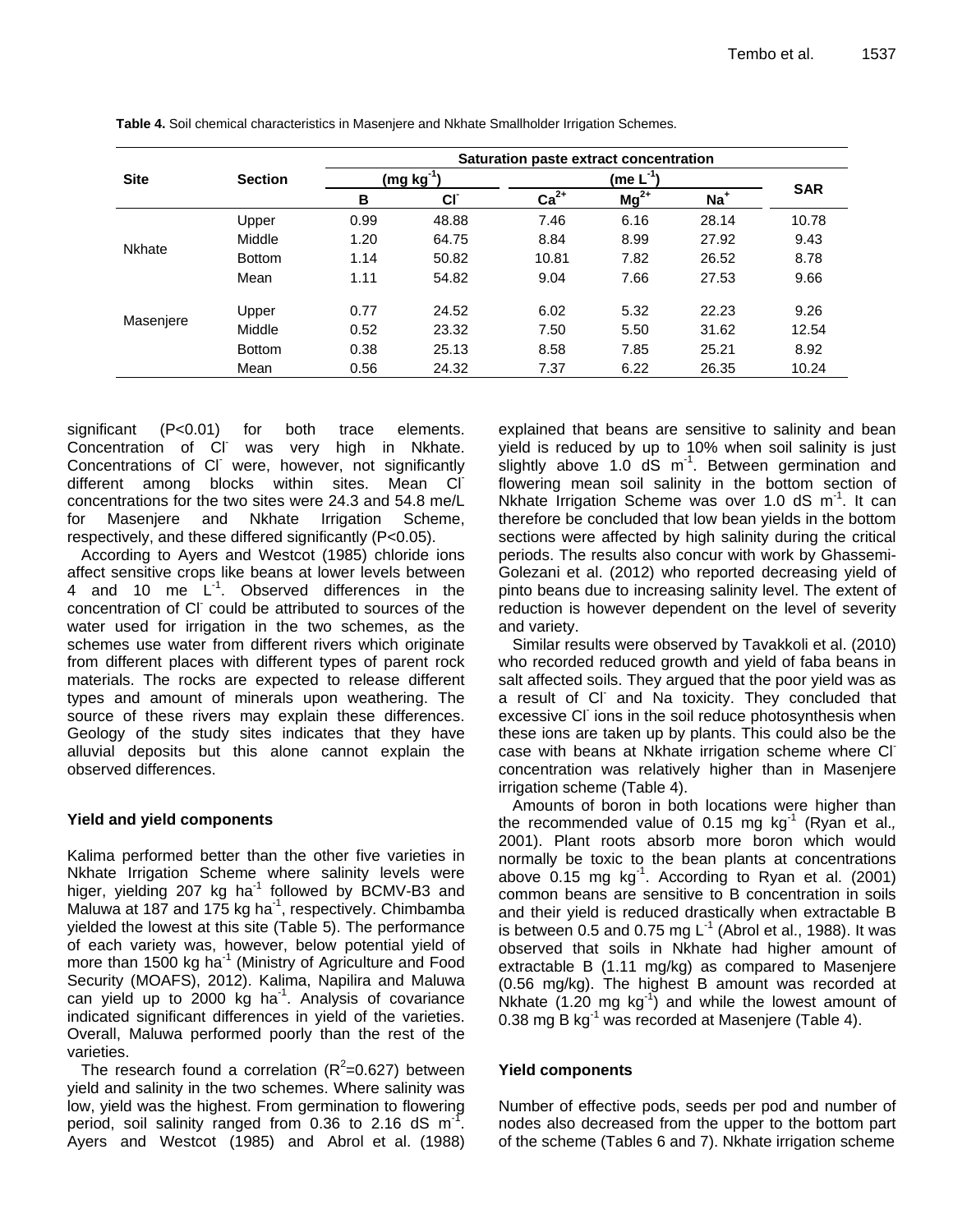| Variety   | Location      | <b>Upper</b> | <b>Middle</b> | <b>Bottom</b> | Mean   |
|-----------|---------------|--------------|---------------|---------------|--------|
| BCMV-B1   | <b>Nkhate</b> | 98.63        | 271.97        | 127.26        | 165.95 |
|           | Masenjere     | 413.63       | 531.68        | 363.54        | 436.28 |
|           |               |              |               |               |        |
| BCMV-B3   | <b>Nkhate</b> | 180.91       | 268.99        | 112.24        | 187.38 |
|           | Masenjere     | 508.08       | 544.25        | 350.67        | 467.67 |
|           |               |              |               |               |        |
| Chimbamba | <b>Nkhate</b> | 210.07       | 112.03        | 130.66        | 150.92 |
|           | Masenjere     | 453.94       | 528.13        | 414.35        | 434.15 |
|           |               |              |               |               |        |
| Kalima    | <b>Nkhate</b> | 233.14       | 288.69        | 99.40         | 207.08 |
|           | Masenjere     | 302.29       | 563.08        | 456.37        | 440.58 |
|           |               |              |               |               |        |
| Maluwa    | <b>Nkhate</b> | 17.03        | 267.94        | 81.43         | 122.13 |
|           | Masenjere     | 414.79       | 527.68        | 319.50        | 367.15 |
|           |               |              |               |               |        |
|           | <b>Nkhate</b> | 142.56       | 189.72        | 146.62        | 159.63 |
| Napilira  | Masenjere     | 476.32       | 525.52        | 479.83        | 493.89 |
| Mean      |               | 287.616      | 356.387       | 256.823       | 300.28 |

**Table 5.** Mean yields of bean entries at Nkhate and Masenjere Irrigation Schemes.

**Table 6.** Agronomic characteristics of bean varieties at Nkhate Irrigation Scheme.

| Variety    | Seed size (g/100 seeds) | Seeds/pod | <b>Effective pods/plant</b> | Pod length (cm) | <b>Nodes/Plant</b> |
|------------|-------------------------|-----------|-----------------------------|-----------------|--------------------|
| Chimbamba  | 37.40                   | 4.47      | 5.3                         | 11.7            | 5.0                |
| Napilira   | 30.53                   | 4.87      | 4.3                         | 11.4            | 6.1                |
| Kalima     | 39.30                   | 4.93      | 3.0                         | 8.9             | 5.7                |
| BCMV-B1    | 24.17                   | 5.53      | 2.7                         | 10.2            | 5.4                |
| BCMV-B3    | 30.43                   | 4.27      | 2.0                         | 7.0             | 7.0                |
| Maluwa     | 35.43                   | 5.40      | 2.3                         | 9.6             | 6.0                |
| Mean       | 32.88                   | 4.91      | 3.3                         | 9.8             | 5.9                |
| CV         | 10.8                    | 33.7      | 45.8                        | 22.7            | 16.1               |
| <b>LSD</b> | 6.5                     | 2.5       | 2.7                         | 4.03            | 2.26               |

**Table 7.** Agronomic characteristics of bean varieties at Masenjere Irrigation Scheme.

| <b>Bean entry</b> | Seed size (g/100 seeds) | Seeds/pod | <b>Effective pods/plant</b> | Pod length (cm) | <b>Nodes/Plant</b> |
|-------------------|-------------------------|-----------|-----------------------------|-----------------|--------------------|
| Chimbamba         | 50.3                    | 4.5       | 11.2                        | 13.1            | 8.5                |
| Napilira          | 45.8                    | 4.9       | 9.9                         | 12.9            | 7.1                |
| Kalima            | 52.9                    | 4.9       | 8.7                         | 12.5            | 7.3                |
| BCMV-B1           | 33.8                    | 5.5       | 13.7                        | 14.2            | 5.4                |
| BCMV-B3           | 42.8                    | 4.3       | 11.3                        | 10.7            | 9.5                |
| Maluwa            | 47.2                    | 5.4       | 10.2                        | 12.0            | 6.7                |
| Mean              | 45.5                    | 4.9       | 10.8                        | 12.6            | 7.4                |
| CV                | 6.2                     | 15.2      | 26.1                        | 11.4            | 16.1               |
| <b>LSD</b>        | 5.1                     | 1.4       | 5.2                         | 3.2             | ۰                  |

showed less number of effective pods with an average of 2.5 effective pods while in Masenjere there were 9.0 effective pods per plant. As supported by Katerji et al. (1992) and Ghassemi-Golezani et al. (2012), low seedweight was due to higher salinity at Nkhate as compared to that in Masenjere Irrigation Scheme. This also